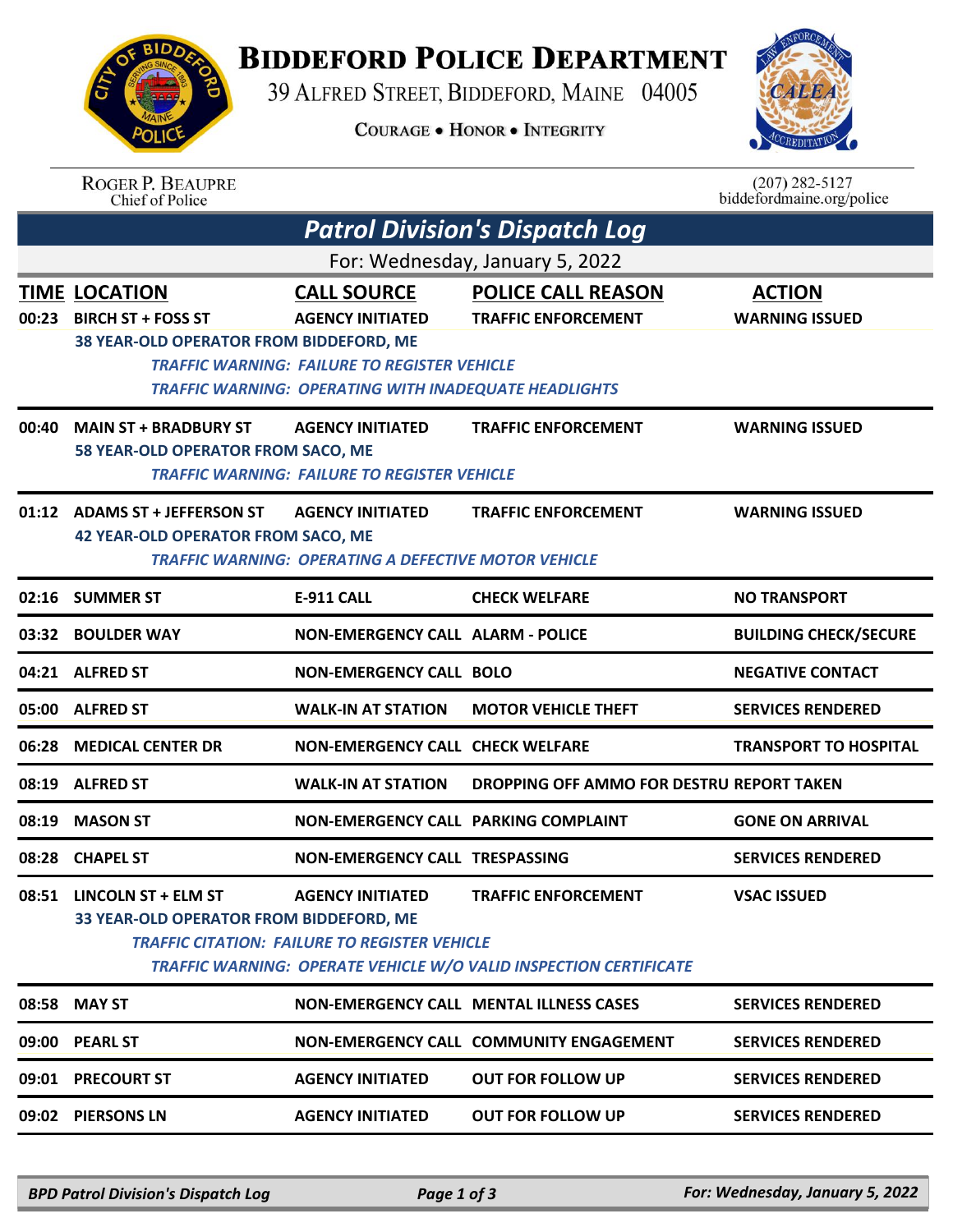| 09:30 | <b>TIME LOCATION</b><br><b>ADAMS ST</b>                                   | <b>CALL SOURCE</b><br><b>NON-EMERGENCY CALL SUSPICION</b>                      | <b>POLICE CALL REASON</b>                                                                     | <b>ACTION</b><br><b>SERVICES RENDERED</b> |
|-------|---------------------------------------------------------------------------|--------------------------------------------------------------------------------|-----------------------------------------------------------------------------------------------|-------------------------------------------|
|       | 09:55 WENTWORTH ST                                                        | NON-EMERGENCY CALL OUT FOR FOLLOW UP                                           |                                                                                               | <b>DISPATCH HANDLED</b>                   |
| 10:00 | <b>MAIN ST</b>                                                            | <b>AGENCY INITIATED</b>                                                        | <b>PRO-ACTIVE DV RESPONSE TEAM</b>                                                            | <b>NO VIOLATION</b>                       |
|       | 10:00 SOUTH ST                                                            | <b>E-911 CALL</b>                                                              | <b>JUVENILE OFFENSES</b>                                                                      | <b>SERVICES RENDERED</b>                  |
|       | 10:04 ALFRED ST                                                           | <b>WALK-IN AT STATION</b>                                                      | <b>OUT FOR FOLLOW UP</b>                                                                      | <b>SERVICES RENDERED</b>                  |
| 10:20 | <b>BRADBURY ST</b>                                                        | NON-EMERGENCY CALL PARKING COMPLAINT                                           |                                                                                               | <b>UNFOUNDED</b>                          |
|       | 10:39 SHOPS WAY                                                           | <b>E-911 CALL</b>                                                              | 911 MISUSE                                                                                    | <b>NEGATIVE CONTACT</b>                   |
|       | 11:04 ADAMS ST                                                            | <b>AGENCY INITIATED</b>                                                        | <b>OUT FOR FOLLOW UP</b>                                                                      | <b>SERVICES RENDERED</b>                  |
|       | 11:33 ELM ST                                                              | <b>NON-EMERGENCY CALL TRESPASSING</b>                                          |                                                                                               | <b>SERVICES RENDERED</b>                  |
| 11:37 | <b>BLANDINGS WAY</b>                                                      |                                                                                | NON-EMERGENCY CALL ARTICLES LOST/FOUND                                                        | <b>REPORT TAKEN</b>                       |
| 12:19 | POOL ST + SCHOOL ST                                                       | <b>AGENCY INITIATED</b>                                                        | <b>SUSPICION</b>                                                                              | <b>NO VIOLATION</b>                       |
| 12:30 | <b>WEST LOOP RD</b>                                                       | <b>WALK-IN AT STATION</b>                                                      | <b>HARASSMENT</b>                                                                             | <b>REPORT TAKEN</b>                       |
|       | 12:34 PIKE ST                                                             | <b>AGENCY INITIATED</b>                                                        | <b>OUT FOR FOLLOW UP</b>                                                                      | <b>NEGATIVE CONTACT</b>                   |
|       | 13:03 ELM ST                                                              | <b>NON-EMERGENCY CALL TRESPASSING</b>                                          |                                                                                               | <b>GONE ON ARRIVAL</b>                    |
|       | 13:11 ELM ST                                                              | <b>E-911 CALL</b>                                                              | 911 MISUSE                                                                                    | <b>DISPATCH HANDLED</b>                   |
| 14:53 | <b>POOL ST + ALFRED ST</b>                                                | <b>E-911 CALL</b>                                                              | <b>ASSIST: MEDICAL</b>                                                                        | <b>TRANSPORT TO HOSPITAL</b>              |
| 14:58 | <b>ELM ST</b>                                                             | <b>WALK-IN AT STATION</b>                                                      | <b>INFORMATION FROM PUBLIC</b>                                                                | <b>SERVICES RENDERED</b>                  |
|       | 15:12 HILL ST                                                             |                                                                                | <b>NON-EMERGENCY CALL DOMESTIC COMPLAINTS</b>                                                 | <b>REPORT TAKEN</b>                       |
|       | 15:21 JEFFERSON ST + SOUTH ST                                             | <b>NON-EMERGENCY CALL BOLO</b>                                                 |                                                                                               | <b>GONE ON ARRIVAL</b>                    |
|       | 17:04 ELM ST<br><b>16 YEAR-OLD OPERATOR FROM SACO, ME</b>                 | <b>AGENCY INITIATED</b>                                                        | <b>TRAFFIC ENFORCEMENT</b><br><b>TRAFFIC WARNING: OPERATING WITHOUT HEADLIGHTS AFTER DARK</b> | <b>WARNING ISSUED</b>                     |
|       | 17:07 HIGH ST                                                             | NON-EMERGENCY CALL MESSAGE DELIVERY                                            |                                                                                               | <b>SERVICES RENDERED</b>                  |
| 17:23 | <b>BRADBURY ST</b>                                                        | <b>NON-EMERGENCY CALL JUVENILE OFFENSES</b>                                    |                                                                                               | <b>SERVICES RENDERED</b>                  |
| 18:19 | <b>HILL ST</b>                                                            | <b>E-911 CALL</b>                                                              | 911 MISUSE                                                                                    | <b>SERVICES RENDERED</b>                  |
|       | 18:51 MAIN ST<br>29 YEAR-OLD OPERATOR FROM BIDDEFORD, ME                  | <b>AGENCY INITIATED</b>                                                        | <b>TRAFFIC ENFORCEMENT</b><br><b>TRAFFIC WARNING: OPERATING WITHOUT HEADLIGHTS AFTER DARK</b> | <b>WARNING ISSUED</b>                     |
| 19:23 | <b>DIAMOND ST + ELM</b><br><b>30 YEAR-OLD OPERATOR FROM BIDDEFORD, ME</b> | <b>AGENCY INITIATED</b><br><b>TRAFFIC WARNING: FAILURE TO REGISTER VEHICLE</b> | <b>TRAFFIC ENFORCEMENT</b>                                                                    | <b>NO ACTION REQUIRED</b>                 |